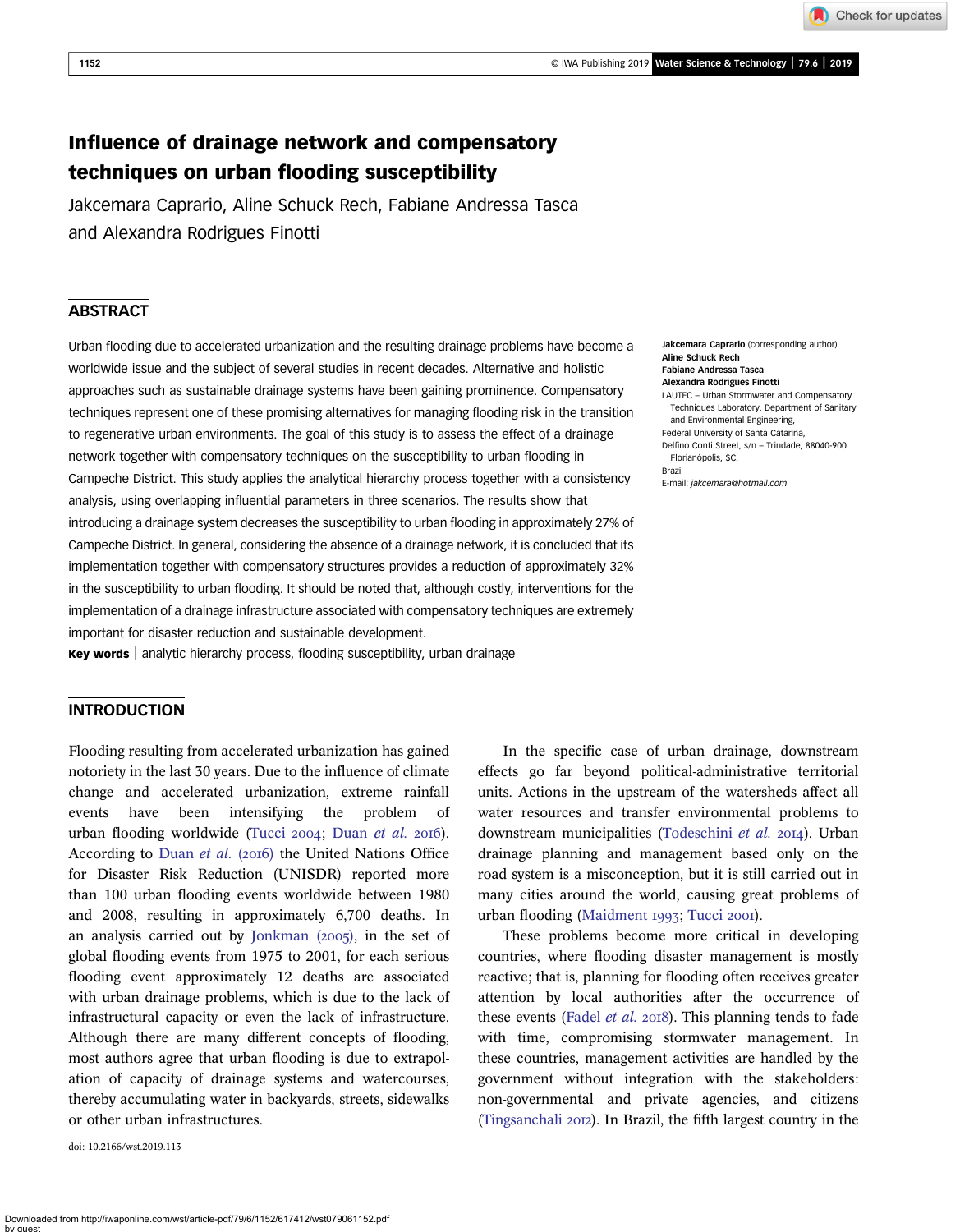world in territorial extension and population, the situation is no different.

Urban drainage systems in Brazil are mostly based on the assumption that 'draining is necessary': draining runoff through conduits, as quickly as possible, increasing the magnitude and frequency of downstream flooding [\(Souza](#page-11-0)  $et \ al.$  2013). Thus, the traditional urban drainage (grey infrastructure) predominates in most cities, the absolute separator system being adopted. Garcia & Paiva  $(2006)$  mention that a large number of Brazilian municipalities face problems due to a lack of planning and investment in drainage.

Particularly in urban areas, the management and drainage of stormwater is a great challenge. Drainage infrastructure often no longer has the capacity to keep pace with the ongoing urbanisation and the increasing rate of stormwater. In these cases, changes in the climate and increasing soil sealing can lead to increased runoff and a higher risk of urban flooding [\(Zhou](#page-11-0) 2014; [Perales-Momparler](#page-11-0)  $et$  al. 2016). In addition, managing urban drainage by grey infrastructure approaches usually entails high construction, maintenance and repair costs (Hair [et al.](#page-10-0) 2014).

Although traditional urban drainage has reduced flooding damage over the past two centuries and it will still be needed for extreme flooding events in the future, alternative approaches that accomplish these aims while offering additional benefits are being progressively pursued [\(Perales-Momparler](#page-11-0) et al. 2016). Compensatory techniques represent a promising alternative for managing flooding risk in the transition to regenerative urban environments. These techniques are a range of drainage devices allowing for runoff volume attenuation and mitigation, peak flows, and more generally reducing the vulnerability of urban areas to flooding, and to a somewhat lesser extent, pollutant reduction and amenity construction [\(Fletcher](#page-10-0) et al. 2014). The filter and infiltration trenches, permeable surfaces, water storage areas, swales, water harvesting, detention basins, wetlands and ponds are the most popular compensatory techniques that have been used [\(Srishantha &](#page-11-0) [Rathnayake](#page-11-0) 2017).

A successful application of compensatory techniques to mitigate rainwater runoff was reported by [Perales-](#page-10-0)[Momparler](#page-10-0) et al.  $(2014)$ , which show the potential of infiltration basins, swales and green roofs in flow mitigation, with reductions exceeding 63% of the volume. [Bressy](#page-10-0) et al.  $(2014)$  demonstrated a case study using compensatory techniques (vegetated roof, underground pipeline or tank, swale, grassed detention pond) for peak flow mitigation in a suburban area near Paris (France). The results showed the promising compensatory techniques' performance in providing storage capacity reduces water discharges at a rate of about 50% and contributes to a significant reduction of runoff pollutant discharges, by 20% to 80%. Another good example of the use of compensatory techniques is intro-duced by [Jato-Espino](#page-10-0) *et al.* (2016) showing the effects on surface runoff through the inclusion of green roofs  $(37%)$ reduction) and pervious pavement (68% reduction) in the layout of the urbanized landscape in Donostia (Spain).

In this context, there has arisen the concept of the resilience of an urban drainage system, interpreted as the ability of the system to minimize urban flooding; that is, the excess runoff volume that overflows from the drainage network to the surrounding urban area, resulting from extreme rainfall events. Building the resilience of urban drainage to extreme rainfall events is therefore vital to maintaining acceptable levels of flooding protection in urban areas [\(Mugume](#page-10-0)  $et$   $al.$  2014).

In Brazil, as in most developing countries, the use of compensatory techniques, such as the resilience/flexibilisation of the drainage system, is not yet widespread, mainly due to the resistance to their application on the part of public managers, in addition to a natural opposition to innovation. However, the few studies performed have demonstrated their efficiency in solving problems, as well as low costs of implementation and maintenance [\(Tucci & Genz](#page-11-0) 1995).

By integrating natural elements as compensatory techniques into the design of an urban drainage system, an alternative solution is provided to reduce flooding damage, improve management and water quality, and protect the environment, while offering a wide range of benefits complementary to those provided by purely 'grey' solutions ([Zhou](#page-11-0) ). For this to happen and be applied by decision-makers, it is necessary to determine the influence that a resilient drainage system has on susceptibility to flooding. This recognition can be useful and lead to some changes in the framework for the integration of flooding and stormwater management. Therefore, the goal of this study is to explore the influence of the parameters of drainage networks and compensatory techniques on the susceptibility to the occurrence of flooding in urban regions, integrating the analytic hierarchy process (AHP) with spatial modelling. This method was applied in a Brazilian district where all the complexities of the scenarios of the urban drainage of developing countries can be observed. Among the main characteristics observed in the study area are: the lack of maintenance of the drainage structures (pipe cleaning and replacement of broken pipes), improper disposal of organic sweepings, and municipal solid waste, besides the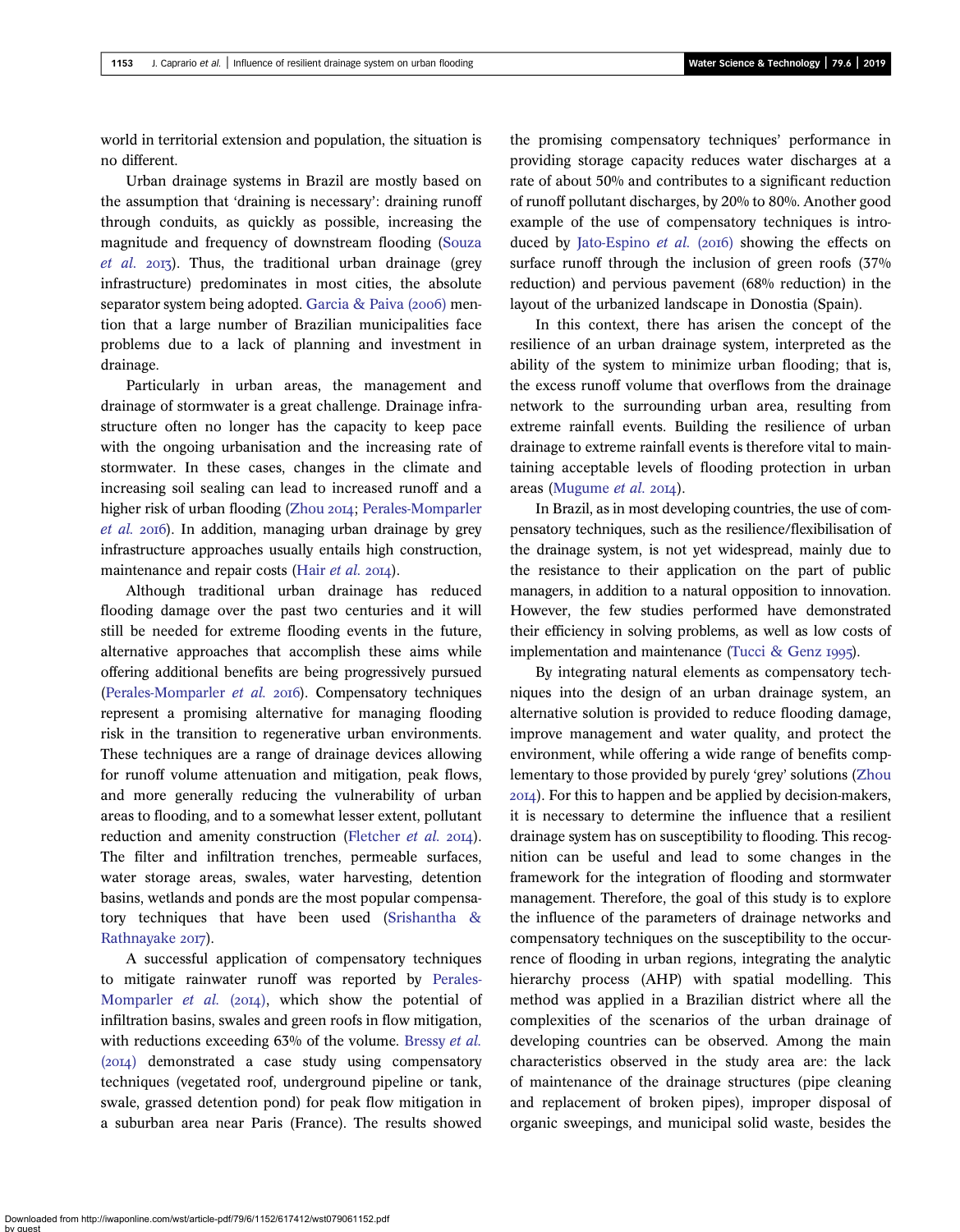non-existent or poorly sized drainage networks in a few areas of the system coverage. In addition, there have been illegal discharges of sewer (a drainage system characterized as an absolute separator) and a lack of integrated planning of the drainage system and urban paving, reducing the capacity for infiltration of rainfall [\(Caprario](#page-10-0) et al.  $2017$ ).

# MATERIALS AND METHODS

# Study area

This study was applied to the Campeche District, located in Santa Catarina State, in the southern region of Brazil (Figure 1). This area faces many problems in stormwater management and has been the object of conflicts related to the use of the land and natural resources. With an area

of 34.91 km<sup>2</sup>, the district is located in a sedimentary plain, considered the largest flooding area on the Santa Catarina Island, rich in marshy ecosystems such as lagoons, ponds, marshes, streams and mangroves. In addition, the area stands out due to the presence of a superficial free aquifer (Campeche) used for water supply and has numerous compensatory techniques installed, such as swale and well infiltration. At the same time, it receives effluents from urban drainage and from individual sewage treatment systems; that is, septic tanks. The drainage network was deployed over the years, beginning in the 1970s, without complying with more technical criteria. Most of the network was constructed with pipes ranging from 40 to 50 cm, which should be able to withstand a precipitation of 112.52 mm/h with a 10-year recurrence interval ([PMISB](#page-11-0) 2009). However, this intensity was estimated with an old time series (1975– 2001) from a station distant from the region. Another



Figure 1 | Location of Campeche District.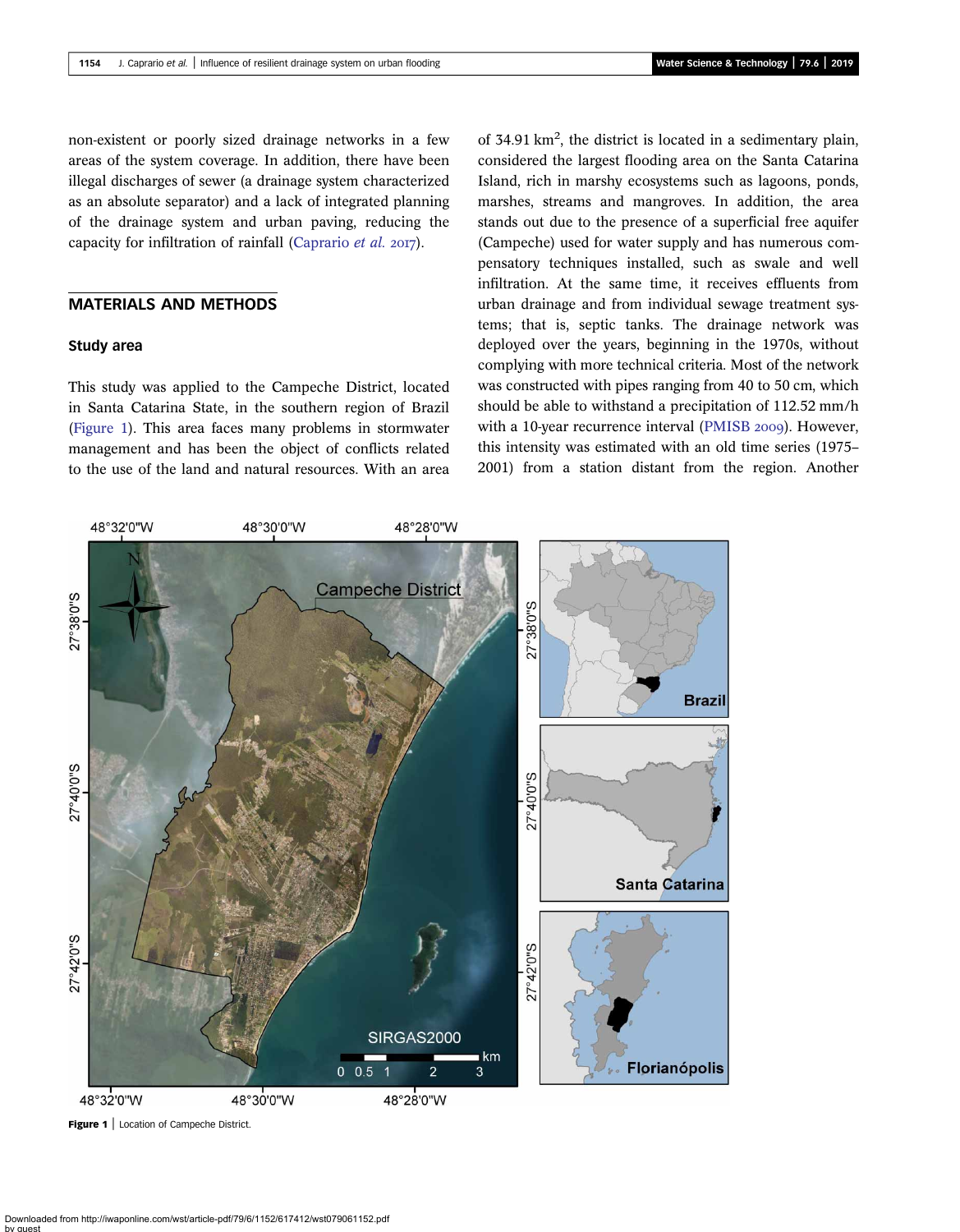<span id="page-3-0"></span>

Figure 2 | Steps of the method.

aggravating feature is the fact that there are no manholes in the rainwater drainage system, which makes it difficult to carry out maintenance work that occurs only in a remediate way. In this way, there was never a concern on the part of the public administration to reconcile the drainage system with the global context of the contribution area, resulting in a sub-dimensioned system, where punctual solutions prevail [\(PMISB](#page-11-0) 2009). A wastewater collection system is being installed, but there is no sewage treatment plant yet. Currently, treatment is performed in the individual septic systems. However, increased groundwater saturation and widespread flooding after frequent rainfalls, natural characteristics of the Campeche plain, have led to reflux of the septic tanks in many houses in the region [\(Pacheco &](#page-10-0) [Finotti](#page-10-0) 2015).

### Methods and input data

This study is organized in three major steps (Figure 2): (1) data collection and preparation; (2) application of the AHP and consistency analysis; and (3) overlapping parameters for each scenario. Three distinct scenarios were adopted: (1) absence of drainage system; (2) partial existence of a drainage network associated with compensatory techniques; and (3) complete drainage system.

In the first step, data referring to six influential parameters of the study area were collected and prepared for geographic information system (GIS) input as displayed **Table 1**  $\vert$  Data used for creation of influencing parameters

| Data type               | <b>Source</b> | Data | <b>Produced parameter</b>        |
|-------------------------|---------------|------|----------------------------------|
| Aerial photography      | <b>SDS</b>    | 2010 | Land use $(U)$                   |
| Topographical curves    | IPUF          | 2000 | Altimetry $(A)$                  |
| Topographical curves    | IPUF          | 2000 | Slope $(S)$                      |
| Drainage network design | <b>PMF</b>    | 2013 | Drainage network<br>$(D_{n,f})$  |
| Drainage network design | PMF           | 2013 | Compensatory<br>techniques $(C)$ |
| Soil type map           | EMBRAPA       | 2011 | Soil type $(1)$                  |

SDS, Secretaria de Estado do Desenvolvimento Sustentável (State Secretary for Sustainable Development); IPUF, Instituto de Planejamento Urbano de Florianópolis (Urban Planning Institute of Florianópolis); PMF, Prefeitura Municipal de Florianópolis (Department of Public Works of the Municipality of Florianópolis); EMBRAPA, Empresa Brasileira de Pesquisas Agropecuárias (Brazilian Agricultural Research Corporation).

in Table 1. The input parameters produced are: land use U, altimetry A, slope S, drainage network  $D_{p,f}$ , compensatory techniques C, and soil type T. For the classes of each parameter, a rate  $i$  is assigned, varying between 1 and 10, representing the relative importance in terms of the susceptibility to flooding and the contribution to runoff.

Soil type. Soil texture has a great impact on flooding. Sandy soils absorb water quickly and few flows occur, characteristics that are the opposite to those of clay soils. This implies that areas characterized by clay soils are more affected by flooding. Structure and infiltration capacity also have an important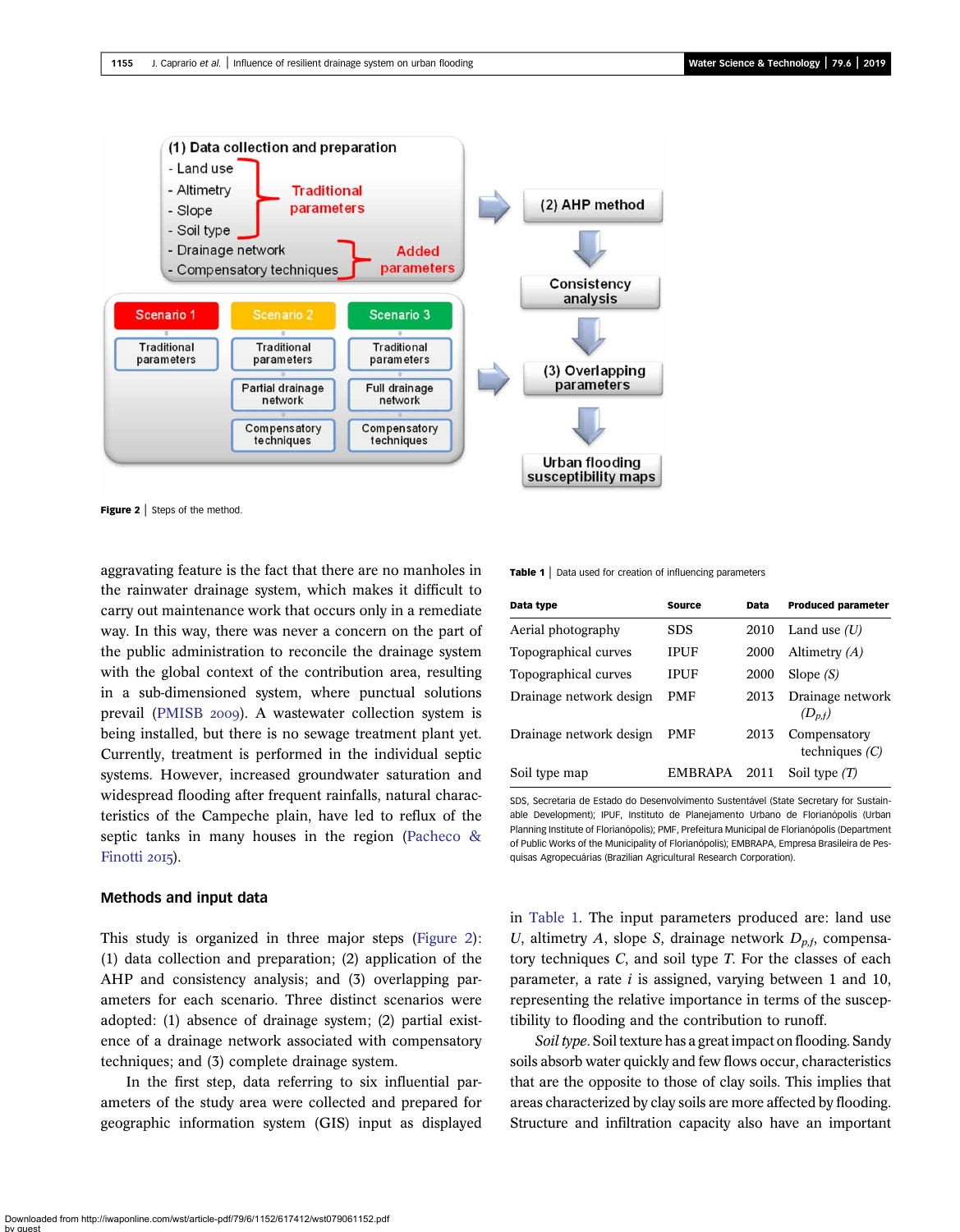impact on soil efficiency, due to its acting as a sponge and soaking up water (Ouma  $\&$  Tateishi 2014). For this study, the soil type parameter was reclassified into two categories based on the water absorption conditions of depth and texture. The Red-Yellow Argisol class was considered more susceptible to flooding than the Quartzarenic Neosol class, since its composition normally has a greater amount of clay, making it difficult to infiltrate, which favours a quick runoff.

Land use. Land use parameter classes were reclassified respecting the condition that the lower the human interference, the lower the degree of susceptibility to flooding, as well as a lesser contribution to runoff. In this way, areas covered by forest or even undergrowth were considered as having great infiltration capacity, delaying possible flood spikes. Vegetation cover density is the factor of differentiation between rates. Rainwater runoff is more likely in bare fields than in those with good vegetation cover. The presence of dense vegetation cover intercepts precipitation and reduces the amount of runoff. For areas covered by sand, a medium rate was adopted because although these areas do not have vegetation cover, they have good infiltration capacity due to the high sand content present in the soil composition. Conversely, urbanized areas received a high rate, because the higher the impermeability, the higher the surface runoff, and consequently the higher the flooding susceptibility. It is important to emphasize that for areas covered by a body of water, the maximum degree of susceptibility was adopted, since these were naturally flooded.

Altimetry. Altimetry is relevant to the analysis of superficial hydric flow behaviour, indicating conditions more favourable to runoff in higher altitude areas and water accumulation for lower altitude areas. Therefore, the altimetry parameter was reclassified into two categories (0–250 m, 250–500 m) considering that the susceptibility to flooding is inversely proportional to the elevation of the terrain.

Slope. Slope has a dominant effect on the contribution of rainfall to the flooding process. It controls the duration of overland flow, infiltration, and subsurface flow. The combination of the slope angles basically defines the shape of the slope and its relation with the lithology, structure, soil type, and drainage. A flat surface that allows water to flow quickly is a disadvantage and causes flooding, whereas a higher surface roughness can slow down the flooding response [\(Ouma &](#page-10-0) [Tateishi](#page-10-0) 2014). Thus, physical characteristics such as greater slope, greater runoff, and lower infiltration contribute to the accumulation of water in flat areas, consequently increasing flooding susceptibility. In this study, the reclassification was made considering that the degree of susceptibility to flooding is inversely proportional to the slope.

Drainage network. The urban drainage network is considered an essential system for the prevention of urban flooding, as well as for reducing risk and the damage caused to the population. Disorganized urban expansion, associated with the nonexistence or inefficiency of micro drainage systems, resulting from under-sizing of catchment structures and of the conduction of runoff, are decisive factors in the occurrence of flooding. Based on this information, the drainage network parameter was made an indicator of two classes, one representing the areas where a network exists (full or partial), completely separate from the sewer, and the other where no network is present. Since this is the first study that has approached the urban drainage network, the assignment of rates to parameter classes was performed considering only the existence or lack of a drainage network, with extreme rates being assigned. The question of flow acceleration and possible flooding downstream from the drainage system was not considered, due to system integration with compensatory techniques that attenuate the flow.

Compensatory techniques. Compensatory techniques are devices that enable the attenuation of runoff, reduction of pollutants, and provide more landscape amenities. These techniques have a considerable impact on water flows; however, the reduction of water volume is very limited in extreme events and sensitive to local conditions, such as the size and duration of the rainfall event, as well as the material and texture of the soil [\(Hamel](#page-10-0) et al.  $2017$ ). Based on this information, rate assignment to classes of the parameter compensatory techniques was performed considering only storage capacity, whether for retention, infiltration or evaporation, it did not consider the cost of implantation, maintenance or integration of the structure with the urban area. Thus, the greater the storage capacity of the device, the lower its flooding susceptibility, so the lower the rate assigned to it.

In the second step, the AHP, developed by Saaty  $(1977)$ , was used to determine the statistical weights of these parameters and generate mathematical models of flooding susceptibility. This method was selected based on three considerations. First, the method uses a hierarchical structure, allowing the systematic definition of high-level objectives and strategies, where the judgment scale is well defined. Additionally, a consistency analysis ensures better prediction for hypothetical scenarios. Finally, the method is simple and versatile, being in widespread use. [Figure 3](#page-5-0) shows the general AHP method scheme.

The parameters of each scenario were organized hierarchically and pairwise compared, thus producing a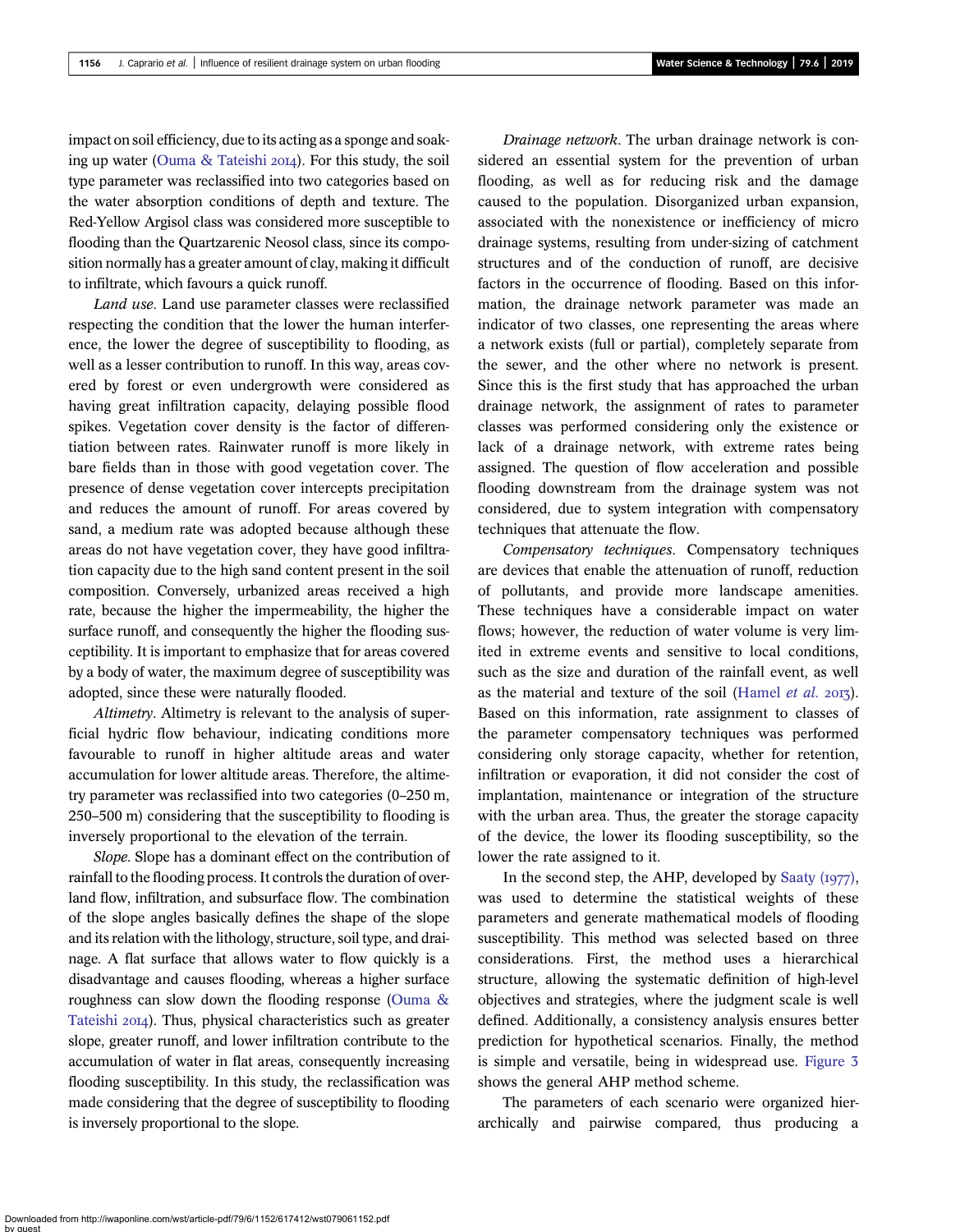<span id="page-5-0"></span>

Figure 3 | Analytic hierarchy process (AHP) scheme. Source: Adapted from [Siddayao](#page-11-0) et al. (2014).

comparison matrix, indicating by how much one parameter is more important than another. Judging the degree of importance of each parameter is the main objective of multicriteria decision making, it being considered one of the most important parts of the entire process of constructing a flooding mapping model. The quality of this prioritization directly influences the effectiveness of the available resources, which are, in most cases, the main judgment of the decision maker. In this study, to determine the objectives and formulate the decision making process, we have chosen to join a bibliographical survey with on-site observations, with the idea that this is sufficient to obtain satisfactory results. Thus, the judgment of the degree of importance of each parameter for the susceptibility to urban flooding was performed accord-ing to [Fushita](#page-10-0) [et al.](#page-11-0) ( $20\pi$ ), Silva et al. ( $20\pi$ 6), and [Seejata](#page-11-0) et al. (2018), besides the knowledge of natural conditions observed on site. The importance of each parameter is judged using a scale of 1 to 9 predefined by Saaty  $(i977)$ , with 1 representing equality of importance and 9 extreme importance (Table 2).

In order to ensure the consistency of the judgments made during this comparison, the Consistency Ratio, CR, of the judgments was calculated by the following equations:

$$
CR = CI/RI \tag{1}
$$

$$
CI = \frac{(\lambda_{max} - n)}{(n - 1)}\tag{2}
$$

where CI is the Consistency Index, RI is the Random Index, which is dependent on the sample size (refer to Table 3),  $n$  is the number of parameters and  $\lambda_{max}$  is the largest eigenvalue. A reasonable level of consistency in pairwise comparisons is assumed if  $CR < 0.10$ , while  $CR \ge 0.10$  indicates inconsistent judgments.

After verifying the consistency of the judgments, the parameter comparison matrix was normalized  $A_w$ , and the Table 2 | Predefined criteria trial scale [\(Saaty 1977](#page-11-0))

| <b>Intensity or importance</b> | <b>Definition</b>            |
|--------------------------------|------------------------------|
|                                | Equally important            |
| 3                              | Moderately important         |
| 5                              | Strongly most important      |
|                                | Very strongly more important |
| q                              | Extremely important          |
| 2, 4, 6, 8                     | Intermediate values          |

**Table 3** | RI values for square matrices of order n ([Saaty 1987\)](#page-11-0)

| Random Index (RI) |  |  |  |  |  |                        |  |                                              |  |
|-------------------|--|--|--|--|--|------------------------|--|----------------------------------------------|--|
|                   |  |  |  |  |  | <i>n</i> 2 3 4 5 6 7 8 |  |                                              |  |
|                   |  |  |  |  |  |                        |  | RI 0 0.58 0.90 1.12 1.24 1.32 1.41 1.45 1.49 |  |

eigenvector  $w$  representing the parameter's statistical weight for each scenario, and its corresponding biggest eigenvalue was extracted according to Equation (3).

$$
A_w = \lambda_{max}.w \tag{3}
$$

At the end of this stage, two mathematical models were constructed. They describe the susceptibility to urban flooding in three proposed scenarios.

These models were constructed based on the following generic model.

$$
Susceptibility index = W_1(T) + W_2(U) + W_3(A)
$$
  
+ W\_4(S) + W\_5(D<sub>pf</sub>) + W\_6(C) (4)

where  $W_1$ ,  $W_2$ ,  $W_3$ ,  $W_4$ ,  $W_5$  and  $W_6$  refer to the statistical weights of the parameters adopted in each scenario. For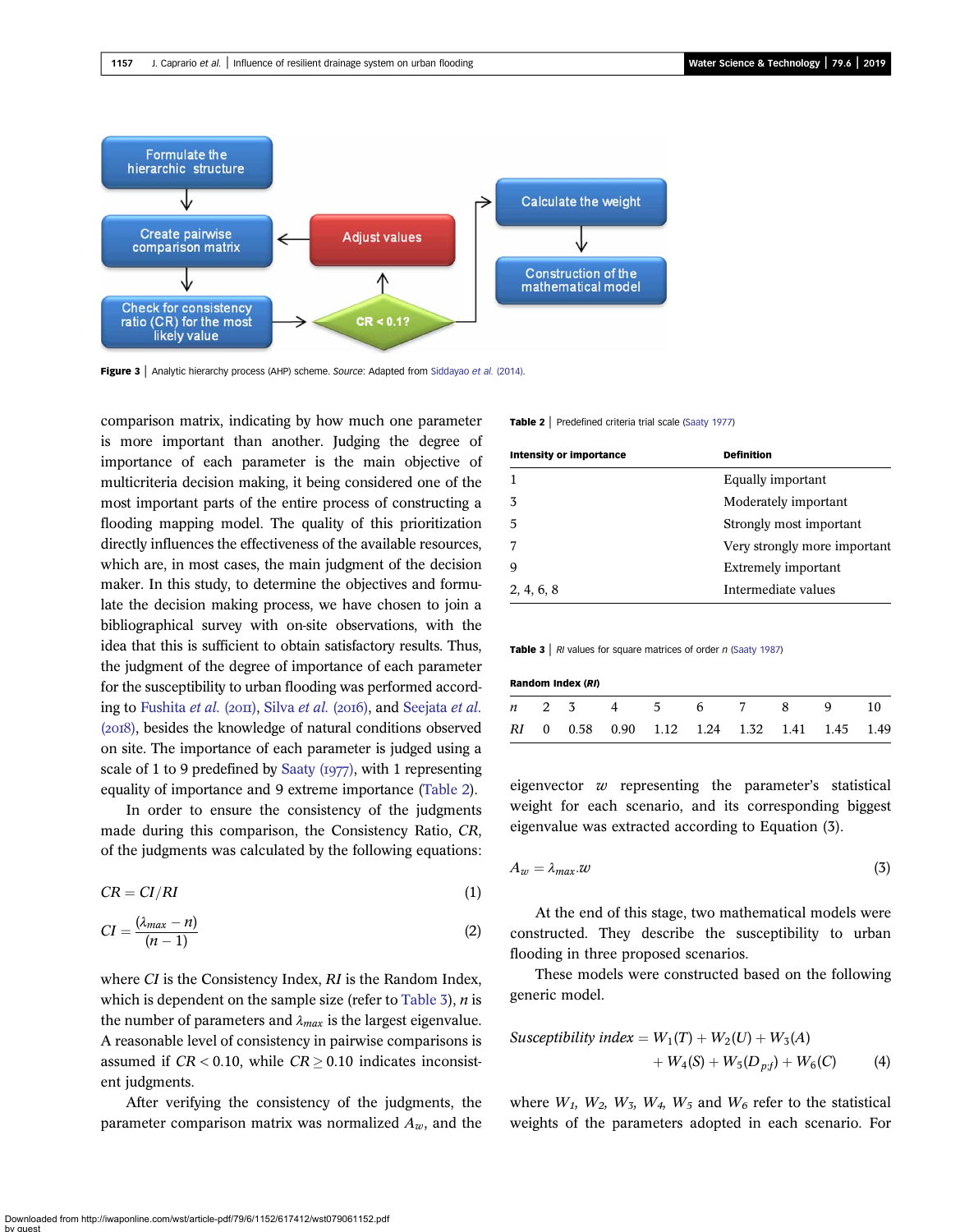detailed information on how to apply the AHP method see Saaty  $(1977)$ .

Finally, in the third step of this study, an urban flooding susceptibility map was generated for each scenario. For this step, the parameters of influence of each scenario were overlapped according to the mathematical model constructed by the AHP. For the factors, drainage network and compensatory techniques were considered beyond the road surface areas, all the runoff contribution areas, these being defined by a planialtimetric survey. The preparation and overlapping of the parameters were performed using the ArcGIS® 10.1 software package. After overlapping the parameters, the results were classified, using the natural breaks Jenks standard

classification method, into four classes of urban flooding susceptibility: Low, Moderate, High, and Extremely High.

# RESULTS

A graphical representation and the rates assigned for each class of parameters used to obtain urban flooding susceptibility maps are displayed in Figure 4. Most of the Campeche District is formed of Quartzarenic Neosol, where areas of low elevation (0–250 m) and flat slopes (0–3%) predominate. Regarding social characteristics, there are many green areas (forest or low vegetation),



Figure 4 | Parameters of influence and rates assigned.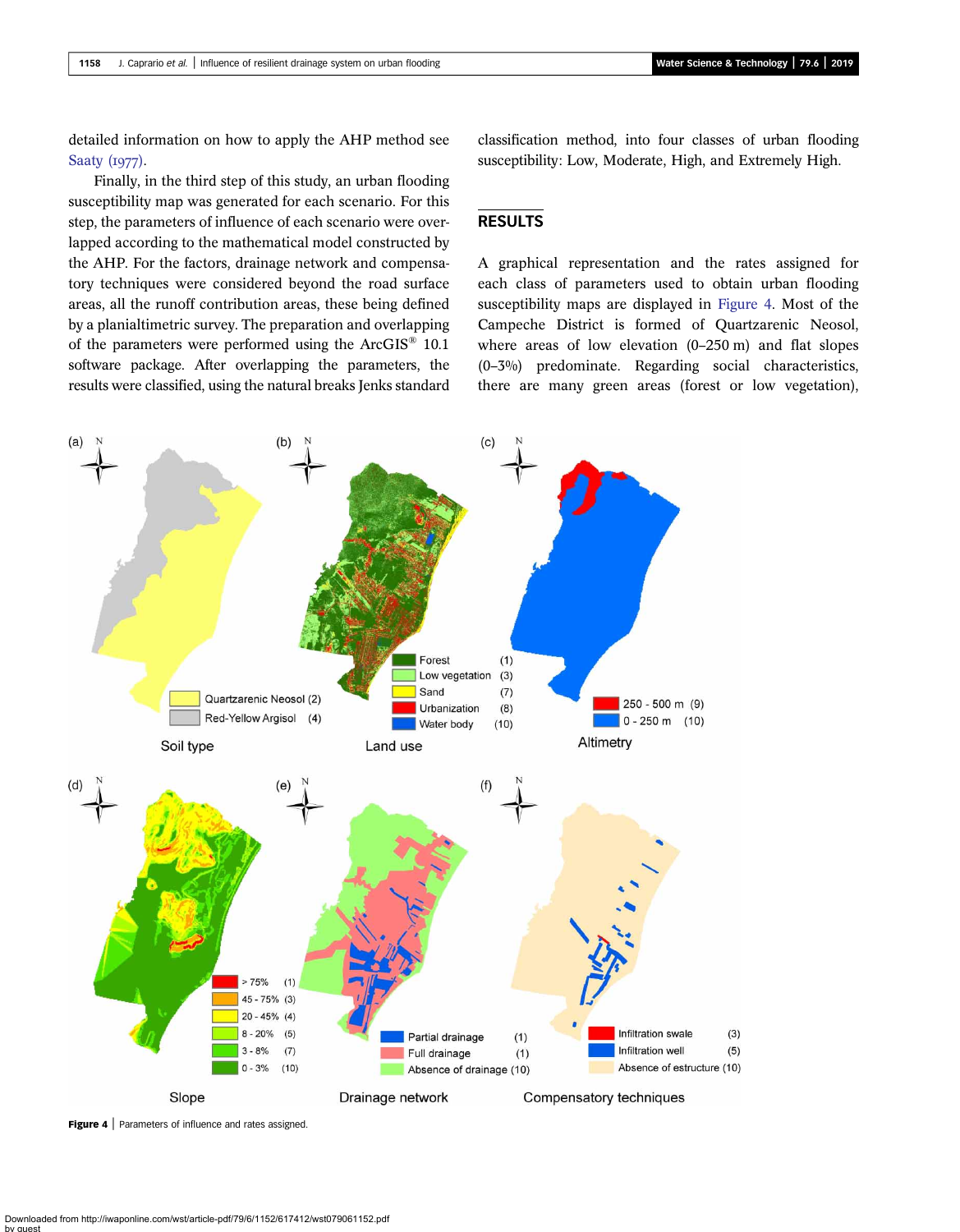which face increasing urbanisation pressure. In the occupied area there is poor drainage network coverage (only 13%); however, there is a large amount of compensatory techniques (swale or well infiltration).

Results of the pair-wise comparison and judgment of the degree of importance among parameters for three scenarios are shown in Tables 4 and 5.

As a result of applying the AHP to the influential parameters for each scenario, two consistent mathematical models were obtained. The first model describes scenario 1 using four factors, ensuring 97% confidence in the results. This model is traditionally used and doesn't consider the urban drainage system. The second model describes scenarios 2 and 3 using six factors, ensuring 95% confidence in the results. The weights of the influential parameters for each scenario, as well as the consistency ratios of the models constructed by the AHP, are provided in Table 6.

Once the mathematical models reached consistency, the mapping of the flooding susceptibility in each scenario was performed. The influential parameters of each scenario were overlapping by linear combination (LC) of weights presented in [Table 1](#page-3-0). The results are shown in [Figure 5](#page-8-0) and [Table 7](#page-8-0).

**DISCUSSION** 

Scenario 1 (absence of drainage system). The results show that nearly two-thirds of the total district area is prone to high or extremely high flooding. These areas occupy basically the entire Campeche plain and are generally associated with low altitudes, urbanized areas, water bodies, and exposed soil regions. One-third of the study area is prone to low and moderate levels of flooding. Most of these areas tend to be at the tops of hills, where declivity and altimetry are high.

Scenario 2 (partial existence of drainage network associated with compensatory techniques). Analysing the results of the overlapping, it is possible to verify that the low susceptibility range remained the lowest in Campeche District, covering only 12.83% of the total area. These areas are evidenced mainly at the tops of hills and where there is an association between a drainage network and the presence of compensatory structures. The range of the average

#### Table 6 | Weights of the parameters, as determined by AHP

|                                  | Statistical weights (W <sub>i</sub> ) |                   |                   |  |  |
|----------------------------------|---------------------------------------|-------------------|-------------------|--|--|
| <b>Influence parameter</b>       | <b>Scenario 1</b>                     | <b>Scenario 2</b> | <b>Scenario 3</b> |  |  |
| Soil type $(T)$                  | 0.0592                                | 0.0297            | 0.0297            |  |  |
| Land use $(U)$                   | 0.1590                                | 0.0804            | 0.0804            |  |  |
| Altimetry $(A)$                  | 0.2563                                | 0.1300            | 0.1300            |  |  |
| Slope $(S)$                      | 0.5255                                | 0.2114            | 0.2114            |  |  |
| Partial drainage network $(D_n)$ |                                       | 0.2743            |                   |  |  |
| Full drainage network $(D_t)$    |                                       |                   | 0.2743            |  |  |
| Compensatory techniques $(C)$    |                                       | 0.2743            | 0.2743            |  |  |
| СR                               | 0.0271                                | 0.0252            | 0.0252            |  |  |

CR stands for consistency ratio.

#### Table 5 | Pairwise comparison matrix for scenarios 2 and 3

#### Comparison matrix

| Parameter     | Soil type | Land use | <b>Altimetry</b> | <b>Slope</b> | <b>Drainage</b> | C. techniques |
|---------------|-----------|----------|------------------|--------------|-----------------|---------------|
| Soil type     |           | 1/3      | 1/5              | 1/7          | 1/8             | 1/8           |
| Land use      | 3         |          | 1/2              | 1/3          | 1/3             | 1/3           |
| Altimetry     | 5         | 2        |                  | 1/3          | 1/2             | 1/2           |
| Slope         |           | 3        | 3                |              | 1/2             | 1/2           |
| Drainage      | 8         | 3        | 2                | 2            |                 |               |
| C. techniques | 8         | 3        | 2                | 2            |                 |               |
| Total         | 32        | 12.33    | 8.70             | 5.81         | 3.46            | 3.46          |

Downloaded from http://iwaponline.com/wst/article-pdf/79/6/1152/617412/wst079061152.pdf by guest

| <b>Comparison matrix</b> |           |                             |                  |       |  |  |
|--------------------------|-----------|-----------------------------|------------------|-------|--|--|
| Parameter                | Soil type | Land use                    | <b>Altimetry</b> | Slope |  |  |
| Soil type                |           | 1/3                         | 1/5              | 1/7   |  |  |
| Land use                 | 3         | 1                           | 1/2              | 1/3   |  |  |
| Altimetry                | 5         | $\mathcal{D}_{\mathcal{L}}$ | 1                | 1/3   |  |  |
| Slope                    |           | 3                           | 3                |       |  |  |

Total 16 6.33 4.70 1.81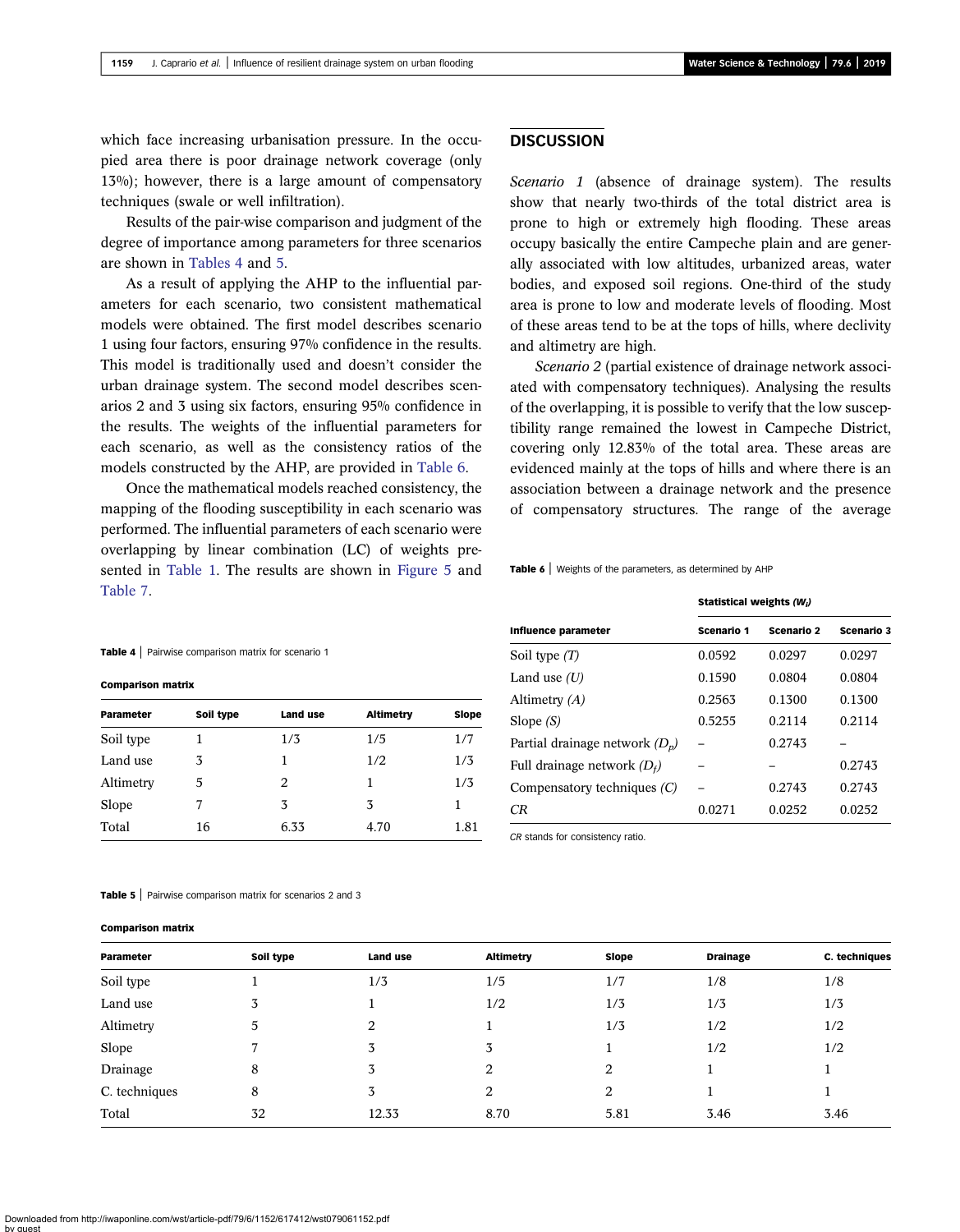<span id="page-8-0"></span>

Figure 5 | Urban flooding susceptibility map for each scenario.

Table 7 | Flooding susceptibility class for each scenario

|  |                       | Area            |       |                 |            |                 |                   |  |
|--|-----------------------|-----------------|-------|-----------------|------------|-----------------|-------------------|--|
|  | <b>Susceptibility</b> | Scenario 1      |       |                 | Scenario 2 |                 | <b>Scenario 3</b> |  |
|  |                       | km <sup>2</sup> | $\%$  | km <sup>2</sup> | %          | km <sup>2</sup> | %                 |  |
|  | Low                   | 4.98            | 14.00 | 4.48            | 12.83      | 7.12            | 20.39             |  |
|  | Moderate              | 6.2             | 0     | 8.70            | 24.94      | 15.57           | 44.61             |  |
|  | High                  | 16.60           | 47.54 | 15.88           | 45.48      | 11.39           | 32.64             |  |
|  | Extremely high        | 6.65            | 19.04 | 5.85            | 16.76      | 0.82            | 2.36              |  |

susceptibility increased by 5.52%, a fact justified by the presence of a drainage network, even if it is present in only 13% of the streets. Significantly, the results showed a reduction in areas with high and extremely high flooding susceptibility. Although the reduction was in the order of only 4%, the affected areas are densely urbanized; thus, they were taken into account for further analysis of environmental damage as well as social and economic risks.

Scenario 3 (full drainage system). The results show that areas extremely susceptible to flooding have reduced to the point of being considered insignificant (only 2.36%). These areas are those close to a body of water, as well as areas of dune/exposed soil.

When comparing the results of scenarios 1 and 3, it is possible to identify a reduction of areas with high and extremely high flooding susceptibility (14.90% and 16.69%, respectively). This reduction contributes directly to an increase of areas with moderate susceptibility (25.19%). However, when comparing the results obtained by overlapping of the influential parameters of scenarios 2 and 3, it can be observed that an increase by 87% in the drainage network would lead to a 27.24% decrease in susceptibilities classified as high and extremely high, which would provide a reduction by 14.40% of the susceptibility. Considering the current situation of the Campeche District infrastructure, where only 13% of the roads are integrated into a drainage network, it is estimated that, although costly, interventions for the implementation of a drainage infrastructure associated with compensatory techniques are extremely important for sustainable development. Moreover, these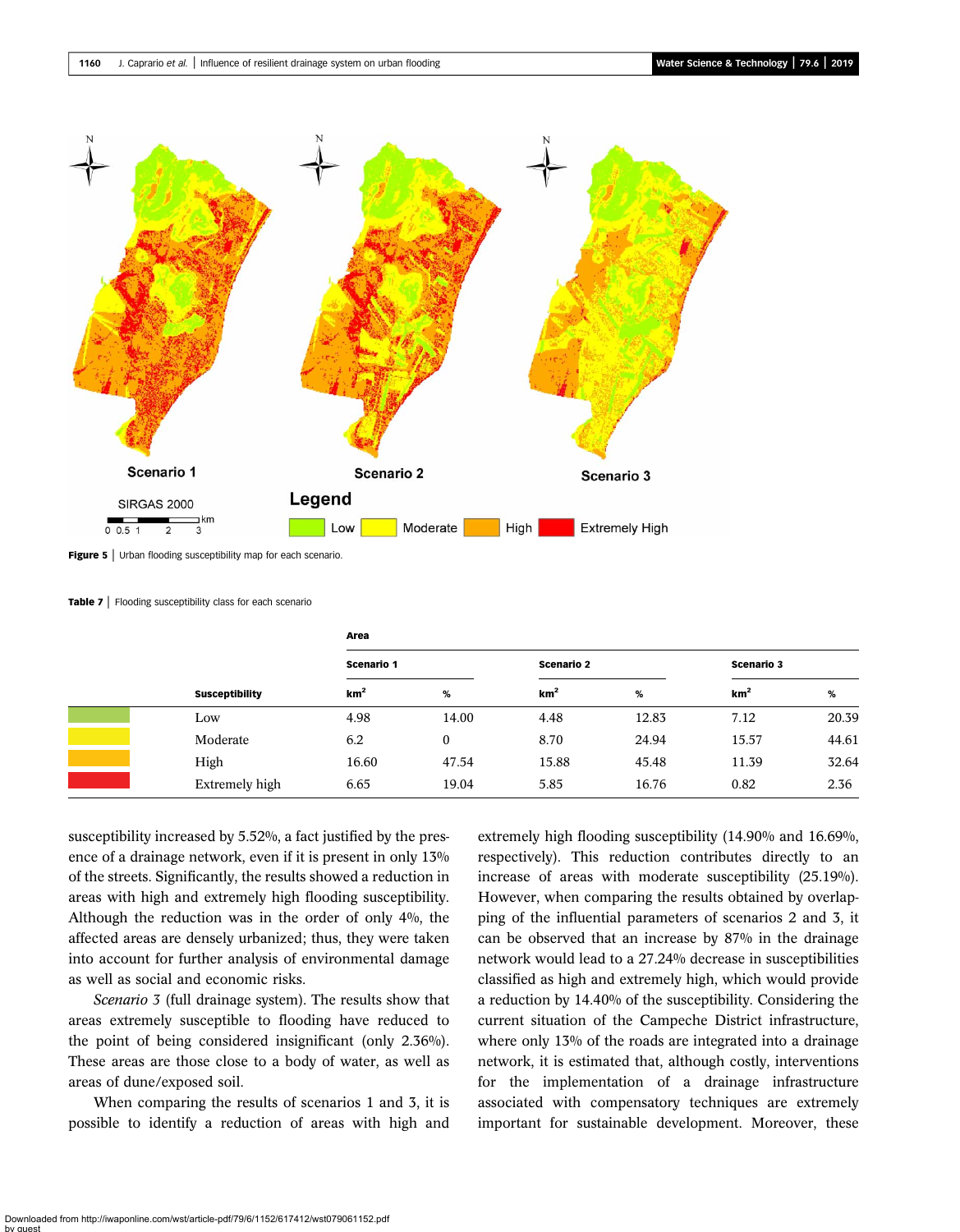interventions can contribute to reducing environmental, social, and economic damage. The worldwide tendency of the application of compensatory techniques observed over the last decades proves that, even in developed countries, integration of the drainage infrastructure with these techniques is still not evident, and there is a need to make a change in stormwater management principles.

In general, comparing all scenarios, one concludes that implementing a drainage network associated with compensatory structures will provide a reduction of approximately 32% of the susceptibility to urban flooding. This value could be even greater, since the study area presents environmental conditions naturally prone to flooding. In addition, despite the frequent use of compensatory techniques in this region, the urban drainage of the study area has been, and continues to be projected as a result of street paving, this not being linked to a Stormwater Management Master Plan.

The mapping of flooding susceptibility, as performed in this study, is extremely important for decision making in urban planning and management. Commonly, modelling and mapping methods are used to assess the flooding potential of riverine areas. In essence, these methods are based on physical characteristics of the watershed (its topography and morphology) and channels (hydraulics) under study. In addition to such physical characteristics, the flooding susceptibility mapping applied in this study also considers the drainage system (drainage network and compensatory techniques). In this way, the results are extended to determine the flooding susceptibility of different urban areas. Such an approach may be more useful than that commonly used, and the integration of methods that evaluate multiple parameters is recommended.

The consideration of pluvial drainage system parameters showed promising results in the mapping of urban flooding susceptibility. Both the drainage network and compensatory techniques presented the potential to reduce the high susceptibility level generated by urbanization. Integrating these parameters with those traditionally adopted allows going beyond susceptibility mapping, identifying the areas and characteristics that allow a choice of structure type to be implanted, minimizing and/or preventing flooding problems in urban zones. The new approach has the potential to be used by developing countries, focusing on stormwater drainage planning and management, and by developed countries, focusing on flooding prevention by adapting the drainage system so as to approach a holistic view involving the quantity and quality of the water, biodiversity, and amenity. However, the adjustment of the rates assigned to these parameters is of fundamental importance, since extreme values have been adopted due to the absence of any standards in the literature for use in this first application.

From the study results, it can be seen that the AHP offers a flexible and transparent manner of analysing complex problems, taking into account the knowledge and judgment of specialists and/or the end user. Due to its ability to readily incorporate multiple judgments, AHP and its combination with other tools, such as GIS, provides a potential decision support tool, finding solutions to complex problems where multi-parametric geospatial analysis is involved.

The AHP-GIS approach, as applied in this study, has proven to be relatively simple, inexpensive, quick and, more importantly, easily reapplied in any area or city. AHP can be easily adapted according to local peculiarities. The rates assigned to the classes of influential parameters are mostly to be found in the literature and can be adapted at any time. Flooding susceptibility in urban areas can be monitored over time as an important environmental indicator, becoming a reference for urban development and continuous improvement.

# **CONCLUSIONS**

Campeche District is a region characterized by a series of unintended effects resulting from uncontrolled population growth and the consequent unplanned urbanization, favouring the occurrence of waterlogging and flooding in its urban environments. The lack of drainage systems and/or the disposal of domestic waste and effluents in existing networks has increased the susceptibility of this region, leading to the depletion of water resources and the degradation of the environment. This study evaluated the influence of the drainage network associated with compensatory techniques on the susceptibility to urban flooding in this district, identifying a reduction of approximately 27% in susceptibility when drainage is linked to a Stormwater Management Master Plan. Considering the current state of infrastructure, where only 13% of streets are included in a stormwater drainage system, interventions for resilient drainage infrastructure implementation are, although costly, extremely important for regional development.

The present study contributes to the advancement of sustainable urban drainage systems, focusing on the capacity to improve the resilience of green and grey infrastructure options in the face of potential disturbances of the system induced by urbanization and climate change. Therefore, the need for public managers to rethink urban zoning,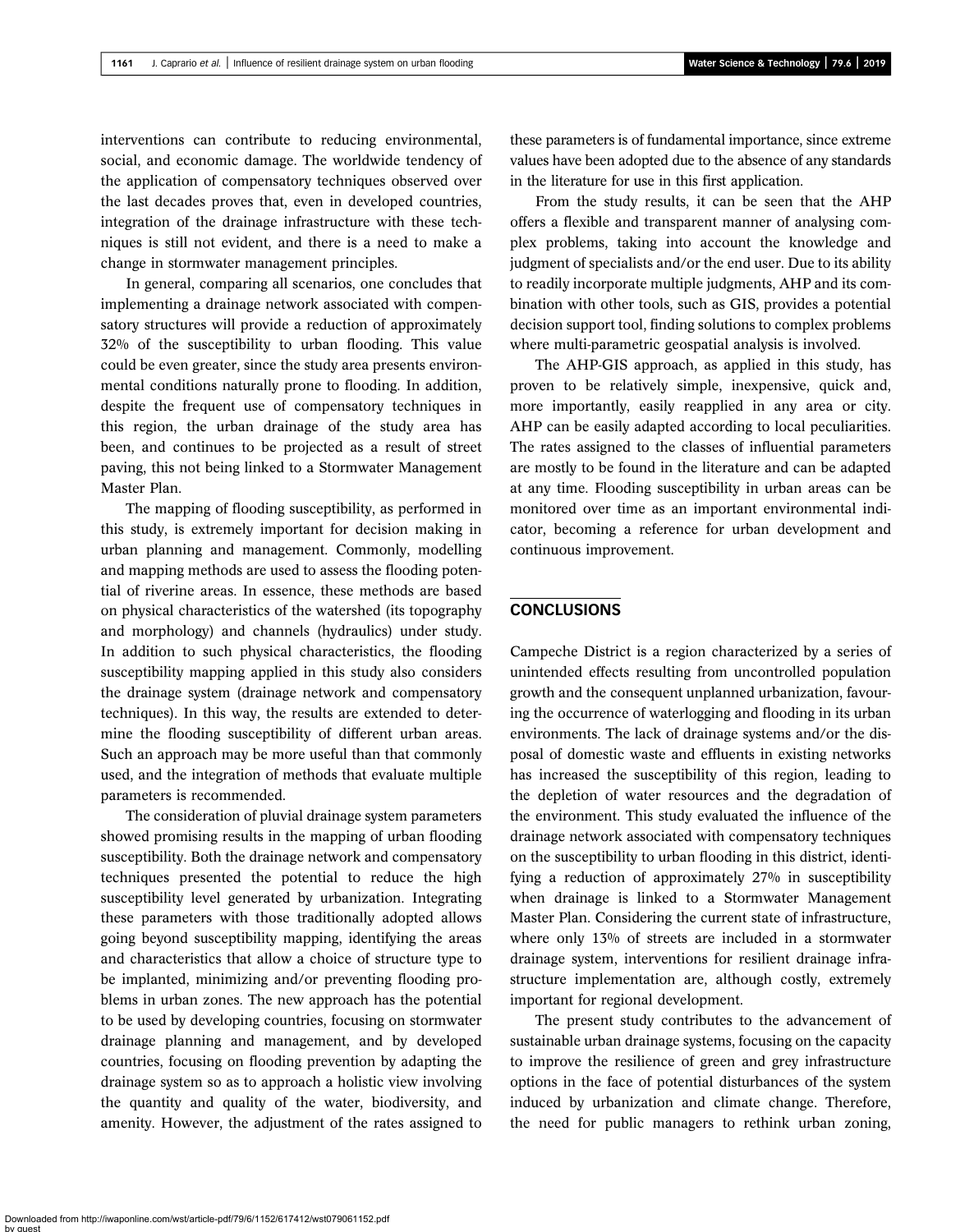<span id="page-10-0"></span>integrating it into a Sustainable Stormwater Management Master Plan, encouraging the reduction of impermeable areas and the implementation of compensatory techniques appropriate to the site, further aiming at the prevention and control of urban flooding resulting from extreme events, ensuring the quality of the received waters and urban public safety. The proposed approach can assist decision and policy makers in the quick assessment and management of flooding in urban municipalities. This perspective ranges from simple flooding control to broader and more integrated management, which includes land use management by urban zoning, determining areas of potential flooding damage and regulating their development.

The study results confirm that the integration of AHP and the GIS method provides a powerful tool for decision making procedures for urban planning and management, allowing the efficient use of spatial data for mapping the areas susceptible to urban flooding. The multicriteria evaluation provided by the AHP can also be useful in defining the degree of importance of each of these parameters, making it possible to predict urban flooding susceptibility using a mathematical model. Overall, the study results show that the AHP-GIS approach is effective in zoning susceptibility areas, assisting in urban drainage planning, as well as in identifying the areas and types of structures that can be built.

For further studies, and to take further advantage of the versatility of AHP-GIS integration in urban flooding susceptibility studies, research efforts could be focussed on adjusting the rates assigned to the classes of parameters for drainage networks and compensatory techniques. In addition, judgments of the degree of importance of the parameters should be constantly investigated.

# **REFERENCES**

- Bressy, A., Gromaire, M. C., Lorgeoux, C., Saad, M., Leroy, F. & Chebbo, G. 2014 [Efficiency of source control systems for](http://dx.doi.org/10.1016/j.watres.2014.03.040) [reducing runoff pollutant loads: feedback on experimental](http://dx.doi.org/10.1016/j.watres.2014.03.040) [catchments with Paris conurbation.](http://dx.doi.org/10.1016/j.watres.2014.03.040) Water Research 57C, 234–246.
- Caprario, J., Rech, A. S., Miranda, N. M. G. & Finotti, A. R. Inventário de alagamentos e inundações urbanas ocorridas no Distrito do Campeche, Florianópolis – SC (Inventory of waterlogging and urban flooding in Campeche District, Florianópolis – SC). In: Proceedings of XI Encontro Nacional de Águas Urbanas, Belo Horizonte, Brazil, pp. 1–6.
- Duan, H. F., Li, F. & Yan, H. 2016 [Multi-Objective Optimal Design](http://dx.doi.org/10.1007/s11269-016-1444-1) [of detention tanks in the urban storm water drainage system:](http://dx.doi.org/10.1007/s11269-016-1444-1) [LID implementation and analysis.](http://dx.doi.org/10.1007/s11269-016-1444-1) Water Resources Management 30 (13), 4635–4648.
- Fadel, A. W., Marques, G. F., Goldenfum, J. A., Medellín-Azuara, J. & Tilmant, A. 2018 [Full flood cost: insights from a risk](http://dx.doi.org/10.1061/(ASCE)EE.1943-7870.0001414) [analysis perspective.](http://dx.doi.org/10.1061/(ASCE)EE.1943-7870.0001414) Journal of Environmental Engineering 144 (9), 0401807/1–13.
- Fletcher, T. D., Shuster, W., Hunt, W. F., Ashley, R., Butler, D., Arthur, S., Trowsdale, S., Barraud, S., Semadeni-Davies, A., Bertrand-Krajewski, J., Mikkelsen, P. S., Rivard, G., Uhl, M., Dagenais, D. & Viklander, M. 2014 [SUDS, LID, BMPs,](http://dx.doi.org/10.1080/1573062X.2014.916314) WSUD and more – [The evolution and application of](http://dx.doi.org/10.1080/1573062X.2014.916314) [terminology surrounding urban drainage](http://dx.doi.org/10.1080/1573062X.2014.916314). Urban Water Journal 12 (7), 525–542.
- Fushita, A. T., Camargo-Bortolin, L. H. G., Arantes, E. M., Moreira, M. A. A., Cançado, C. J. & Lorandi, R. Fragilidade ambiental associada ao risco potencial de erosão de uma área da região geoeconômica médio Mogi Guaçu superior – SP (Environmental fragility associated with potential erosion risk of an area of medium geoeconomic region of the upper Mogi Guaçu – SP). Revista Brasileira de Cartografia 63 (4), 609–618.
- Garcia, J. I. B. & Paiva, E. M. C. D. 2006 Análise das áreas de risco de inundações para cenários futuros em uma bacia urbana (Analysis of flooding risk areas for future scenarios in an urban watershed). Recursos Hídricos: Jovem Pesquisador 2005 1 (1), 197–217.
- Hair, L., Clements, J. & Pratt, J. 2014 [Insights on the economics](http://dx.doi.org/10.2175/193864714815938869) [of green infrastructure: a case study approach](http://dx.doi.org/10.2175/193864714815938869). Water Economics Federation, WEFTEC 2014, 5556–5585.
- Hamel, P., Daly, E. & Fletcher, T. D. 2013 [Source-control](http://dx.doi.org/10.1016/j.jhydrol.2013.01.001) [stormwater management for mitigating the impacts of](http://dx.doi.org/10.1016/j.jhydrol.2013.01.001) [urbanization on baseflow: a review.](http://dx.doi.org/10.1016/j.jhydrol.2013.01.001) Journal of Hydrology 485, 201–211.
- Jato-Espino, D., Charlesworth, S. M., Bayon, J. R. & Warwick, F. 2016 [Rainfall-runoff simulations to assess the potential of](http://dx.doi.org/10.3390/ijerph13010149) [SuDS for mitigating flooding in highly urbanized catchments](http://dx.doi.org/10.3390/ijerph13010149). International Journal of Environmental Research and Public Health 13, 149–162.
- Jonkman, S. N. 2005 [Global perspectives on loss of human life](http://dx.doi.org/10.1007/s11069-004-8891-3) [caused by floods.](http://dx.doi.org/10.1007/s11069-004-8891-3) Natural Hazards 34, 151–175.
- Maidment, D. 1993 Handbook of Hydrology. McGraw-Hill, New York.
- Mugume, S., Gomez, D. & Butler, D. 2014 Quantifying the resilience of urban drainage systems using a hydraulic performance assessment approach. In: Proceeding of 13th International Conference on Urban Drainage, Sarawak, Malaysia, pp. 1–9.
- Ouma, Y. O. & Tateishi, R. 2014 [Urban flood vulnerability and risk](http://dx.doi.org/10.3390/w6061515) [mapping using integrated multi-parametric AHP and GIS:](http://dx.doi.org/10.3390/w6061515) [methodological overview and case study assessment](http://dx.doi.org/10.3390/w6061515). Water. 6, 1515–1545.
- Pacheco, E. & Finotti, A. 2015 [Use of geotechnologies in integrated](http://dx.doi.org/10.2495/SDP-V10-N4-453-466) [assessment of urban drainage, water resources and](http://dx.doi.org/10.2495/SDP-V10-N4-453-466) [urbanization](http://dx.doi.org/10.2495/SDP-V10-N4-453-466). International Journal of Sustainable Development and Planning 10 (4), 453–466.
- Perales-Momparler, S., Hernández-Crespo, C., Vallés-Morán, F., Martín, M., Andrés-Doménech, I., Alvarez, J. A. & Jefferies, C. 2014 [SuDS efficiency during the start-up period under](http://dx.doi.org/10.1002/clen.201300164) [Mediterranean climatic conditions](http://dx.doi.org/10.1002/clen.201300164). Clean – Soil, Air, Water. 42 (2), 178–186.